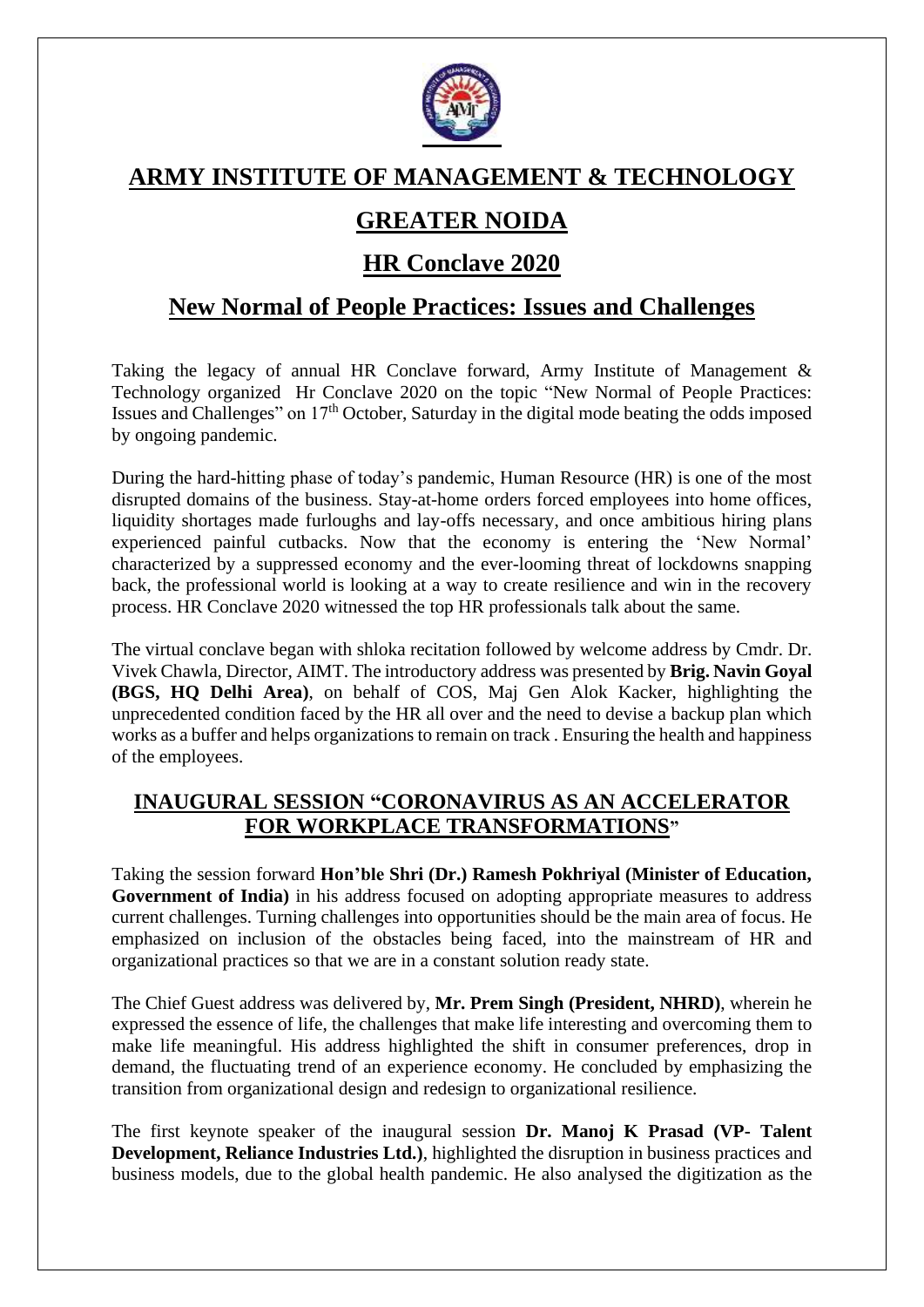normal, which most organizations have already adapted, and the temporary layoffs that is going to be the new normal. He concluded by addressing the cruciality of acquiring new skills and to be resilient.

Our next keynote speaker, **Mr. Sandeep Tyagi (Director- HR, Samsung Electronics)**, in his address, focused on the workplace transformation taking place at various levels. He pointed out the need to be accessible, build trust among the team members and manage the expectations of the employees.

The inaugural address was given by **Dr. Irfan Rizvi (Prof. Leadership & Change Management, Chair HR Program, IMI, New Delhi)**, wherein he aptly highlighted the criticality of the COVID-19, and the changes that will be caused by it at various levels. He pointed out that the international financial pandemic caused fundamental changes, accelerated some existing changes and also, introduced some complete pioneer changes. He closed his address by emphasizing on the fact that one should be *Jack of All Trades, but Master of One.*

**Mr. Mussarat Hussain (Head-Leadership & Functional School, Maruti Suzuki India**  Ltd.), in his thematic address, emphasized on the COVID-19 as being the true example of VUCA. He concluded by focusing on the 3 objectives of the entire session, them being workplace transformation, challenges faced by the HR professionals all across the globe and lastly, the new leadership roles in the new business scenario. Dr. Shruti Gupta (Convenor of HR Conclave 2020 & Academic Head, AIMT) proposed the vote of thanks.

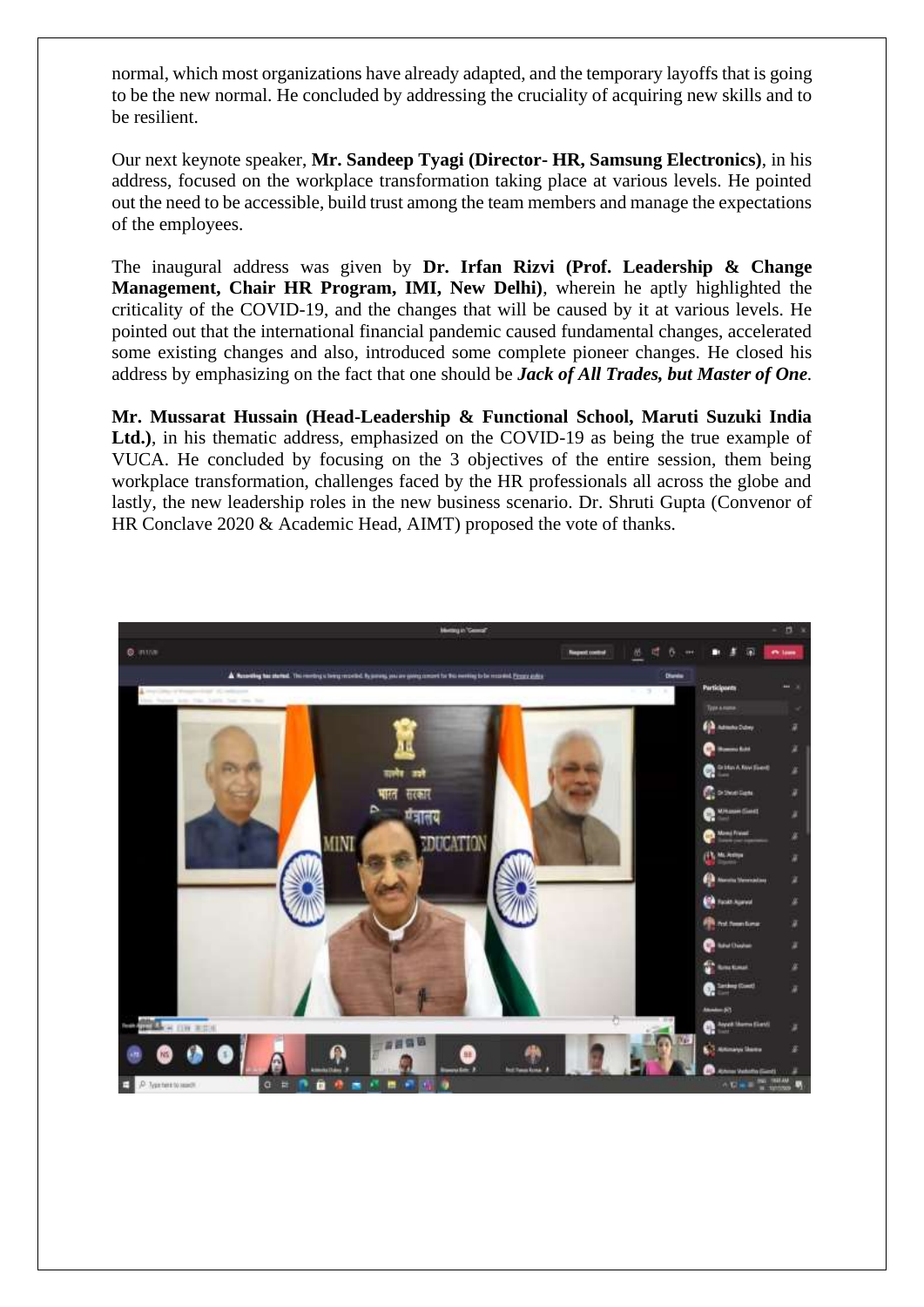

#### **FIRST TECHNICAL SESSION: HR CHALLENGES IN NEW 'NORMAL' WORLD**

The conclave proceeded with the first technical with an address by Session chair, **Mr. Rajneesh Singh (Founder-SimplyHR)**, who shed light on the HR challenges in these tough times. He also emphasized that "HR is not only for HR" professionals and should be exercised by other executives in the organisation as well.

The first speaker for the session was **Mr. Amulya Sah (Chief HR Officer- Team Computers)**, who shared how the pandemic proved to be the grey swan and the way HR is tactfully handling the diminishing boundaries of work and life with Joy of Missing Out.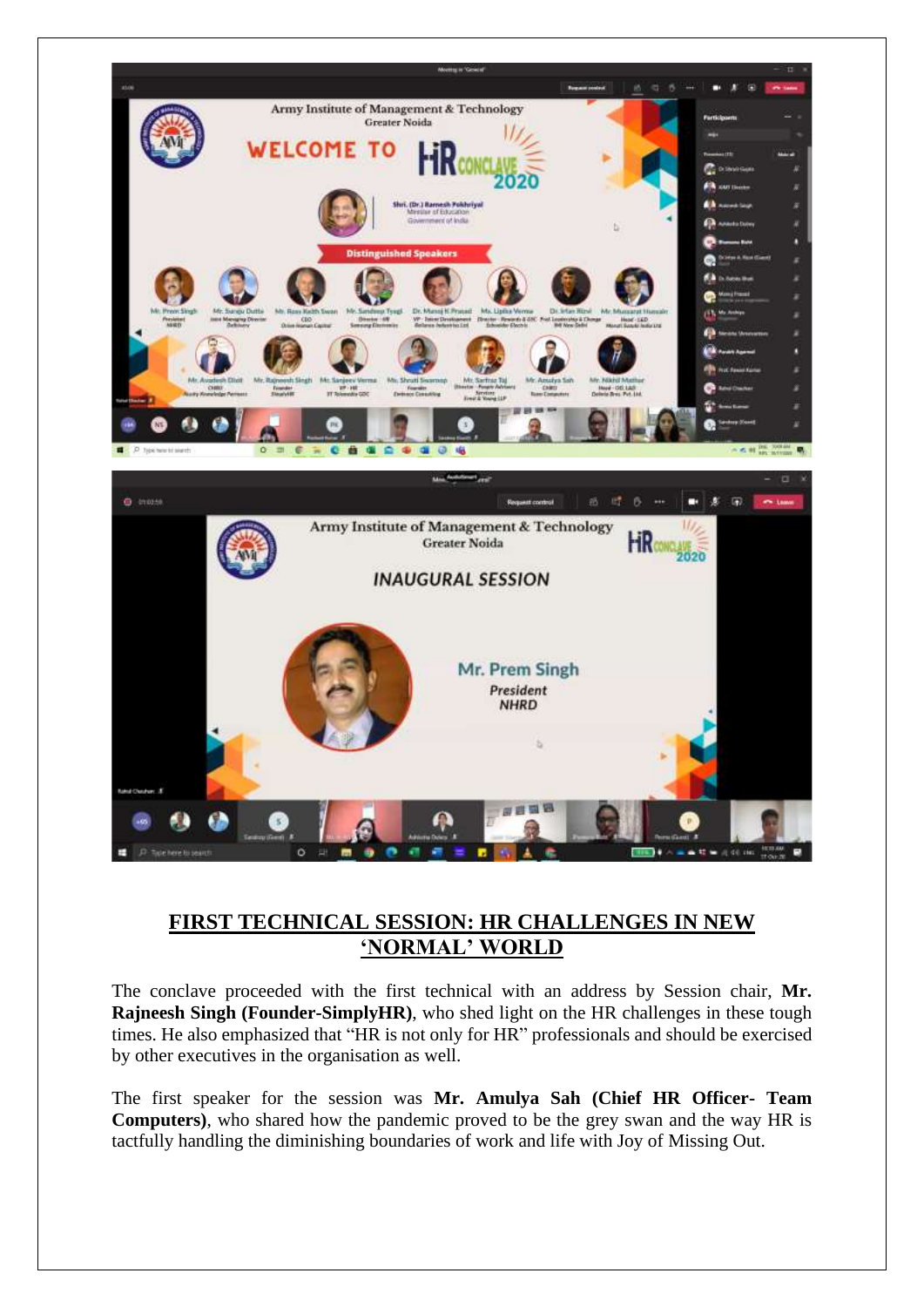The second speaker**, Ms. Shruti Swaroop (Founder, Embrace Consulting)**, provided valuable insights on how organizations are managing the HR processes in the digitized and virtual mode and role of HR in accelerating the learning curve.

The last speaker of the session, **Mr. Sanjeev Verma (VP, HR, ST Telemedia Global Data Centres)**, highlighted the importance of 'People' in productivity and comprehensively bringing out the case as a practical example of managing productivity, keeping in view the employee-centric approach.

The first Technical session was concluded with a Q&A round and vote of thanks by Dr. Babita Bhati (Co-Convenor of HR Conclave 2020.



#### **SECOND TECHNICAL SESSION: THE EMERGING NEW LEADERSHIP ROLES AND THE WORKPLACE**

The second session of the captivating conclave started with the address by Session Chair **Mr. Avadesh Dixit (CHRO-Acuity Knowledge Partners)**. He emphasized on the duality existing in the role that communication has, with one aspect being digitization being an obstacle to effective communication, while others being the increased significance of communication in current times.

The first speaker of the session was **Mr. Nikhil Mathur (Head OD, Learning & Development, Dalmia Bros. Pvt. Ltd.)** who focused on the transformation of organizations to Agility and the role of leadership in tackling the change pandemic has accelerated. He further highlighted the crucial enhanced role of communication and employee well-being in current times.

The second speaker of the session was **Ms. Lipika Verma (Director-Rewards, Global Supply Chain-Schneider Electric)** who emphasized on the pre-rise of the gig economy and the way centennials will work.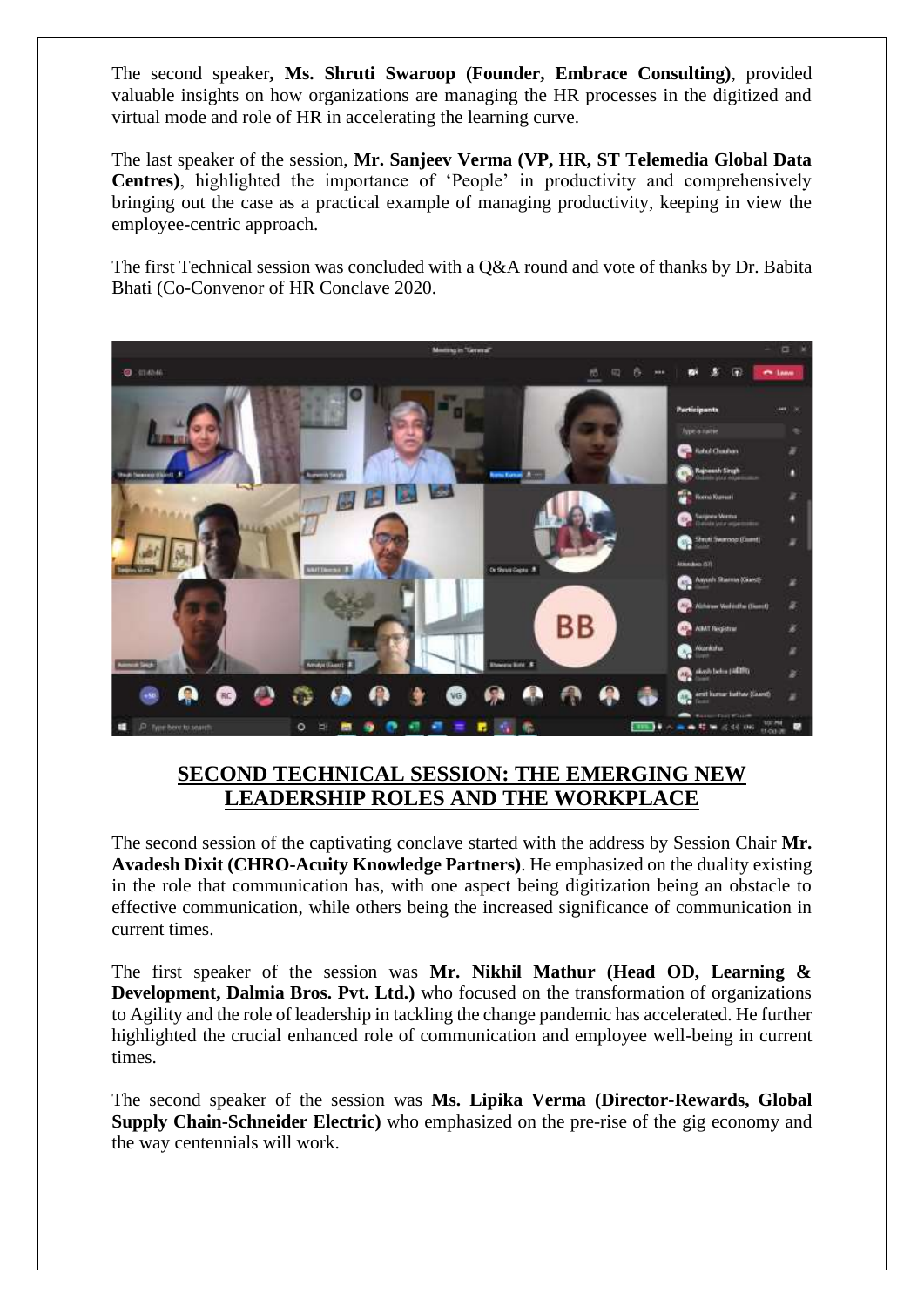Our Third speaker of session two, **Mr. Sarfraz Taj (Director-People Advisory Services-Ernst & Young LLP**), pointed out the emotional connect technology has provided, despite the isolation due to lockdown. He also provided insights into future reskilling and how organizational resilience depends on people.



The session was summed up with a O&A round.

### **VALEDICTORY SESSION**

The astute HR Conclave concluded with the valedictory session.

The Guest of Honor, **Mr. Ross Keith Swan (CEO-Orion Human Capital, Co-Founder-Soul Inspired Leadership)** highlighted the significance of being balanced , maintain calm and holding the ground in times of disruption.

Chief guest of the session, **Mr. Suraju Dutta (Joint Manager Director-Delhivery)**, pointed out the cruciality of retaining the employees. He further emphasized the transforming business into different lines and business acumen.

The conclave concluded with the vote of thanks proposed by Ms. Arshiya Ismail (Co-Convenor of HR Conclave 2020 & CTPO, AIMT). The HR Conclave 2020 was full of learning and challenged each one us to come out of our comfort zone, go beyond the unthinkable and be innovative with solutions to counter the unprecedented times.

As the Darwin theory goes "Survival of the Fittest".